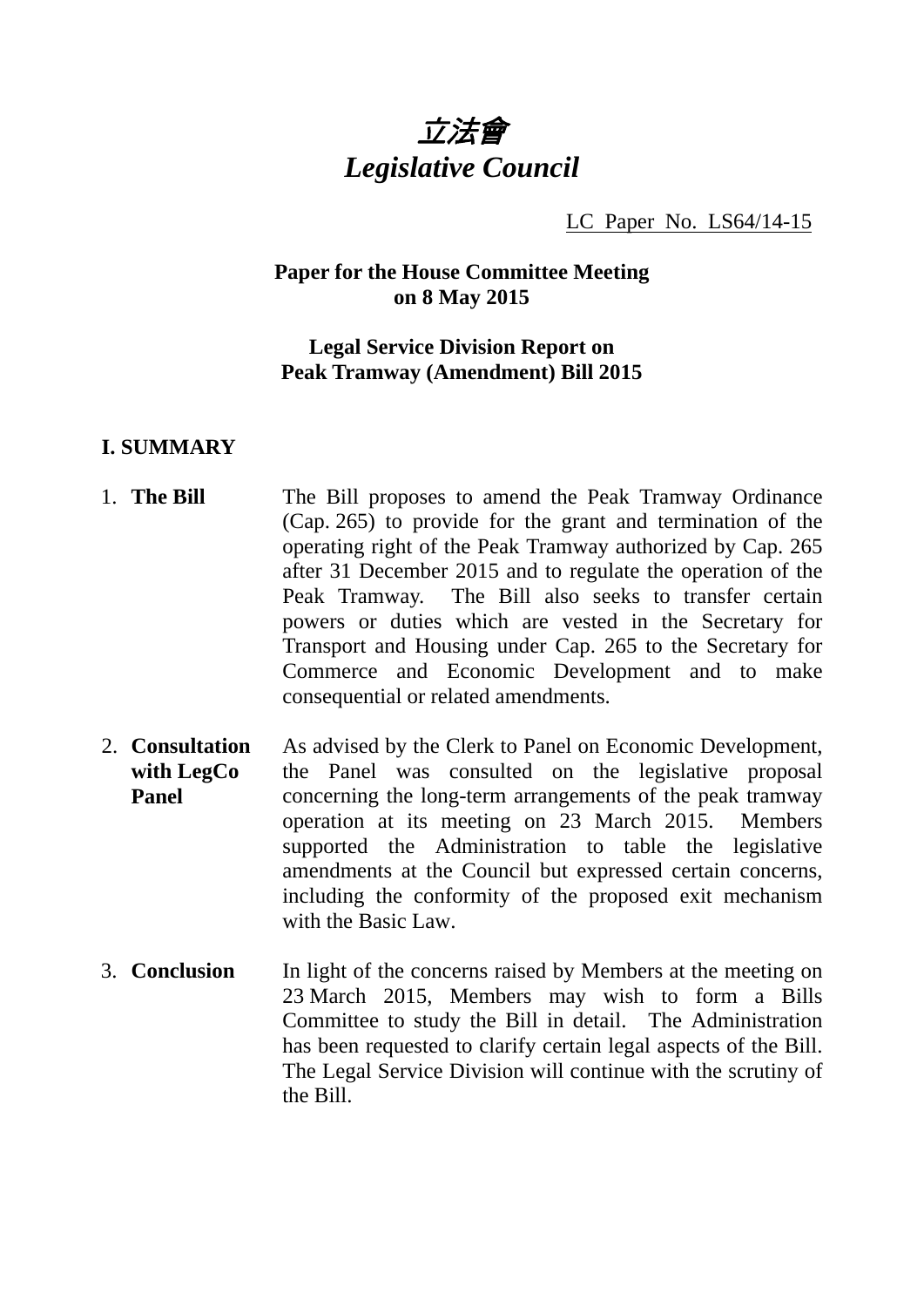#### **II. REPORT**

The date of First Reading of the Bill is 6 May 2015. Members may refer to the LegCo Brief (File Ref.: THB(T)CR 2/5591/75) issued by the Transport and Housing Bureau dated 22 April 2015 for further details.

#### **Object of the Bill**

2. The Bill proposes to amend the Peak Tramway Ordinance (Cap. 265) to provide for the grant and termination of the operating right of the peak tramway authorized by Cap. 265 (Peak Tramway) after 31 December 2015 and to regulate the operation of the Peak Tramway. The Bill also seeks to transfer certain powers or duties which are vested in the Secretary for Transport and Housing (STH) under Cap. 265 to the Secretary for Commerce and Economic Development (SCED) and to make consequential or related amendments.

### **Background**

3. Section 2A(1) of Cap. 265 grants the right to run and operate the Peak Tramway to the Peak Tramways Company Limited (PTC) upon specified conditions for a period of 10 years commencing on 1 January 1984. Section 2A(2) provides that Secretary for Transport shall, upon specified conditions, grant to PTC the right referred to in section 2A(1) for a further period of 10 years commencing immediately after the expiration of the first such period. It was the understanding of the Government and PTC that sections 2A(5) and 2A(6) of Cap. 265 provided the necessary basis for the continued operation of the Peak Tramway beyond 2013, subject to the application by PTC, payment of a premium by PTC and approval by the Chief Executive (CE) in Council. However, it had come to the Government's attention that sections 2A(5) and 2A(6) were one-off provisions and would not allow further extensions of the operating right beyond 2013. Accordingly, the Peak Tramway (Amendment) Ordinance 2013 was enacted to add sections 2A(7) and 2A(8) to Cap. 265 to grant the operating right of the Peak Tramway to PTC for two years<sup>1</sup> (i.e. from 1 January 2014 to 31 December 2015). Meanwhile, the Administration would study and decide upon certain long-term arrangements for the operating right of the Peak Tramway during the two year period.

 $\overline{a}$ 1 Members may refer to paragraph 6(b) of the LegCo Brief (File Ref: THB (T) L 2/5/7) issued by the Transport and Housing Bureau dated 11 September 2013.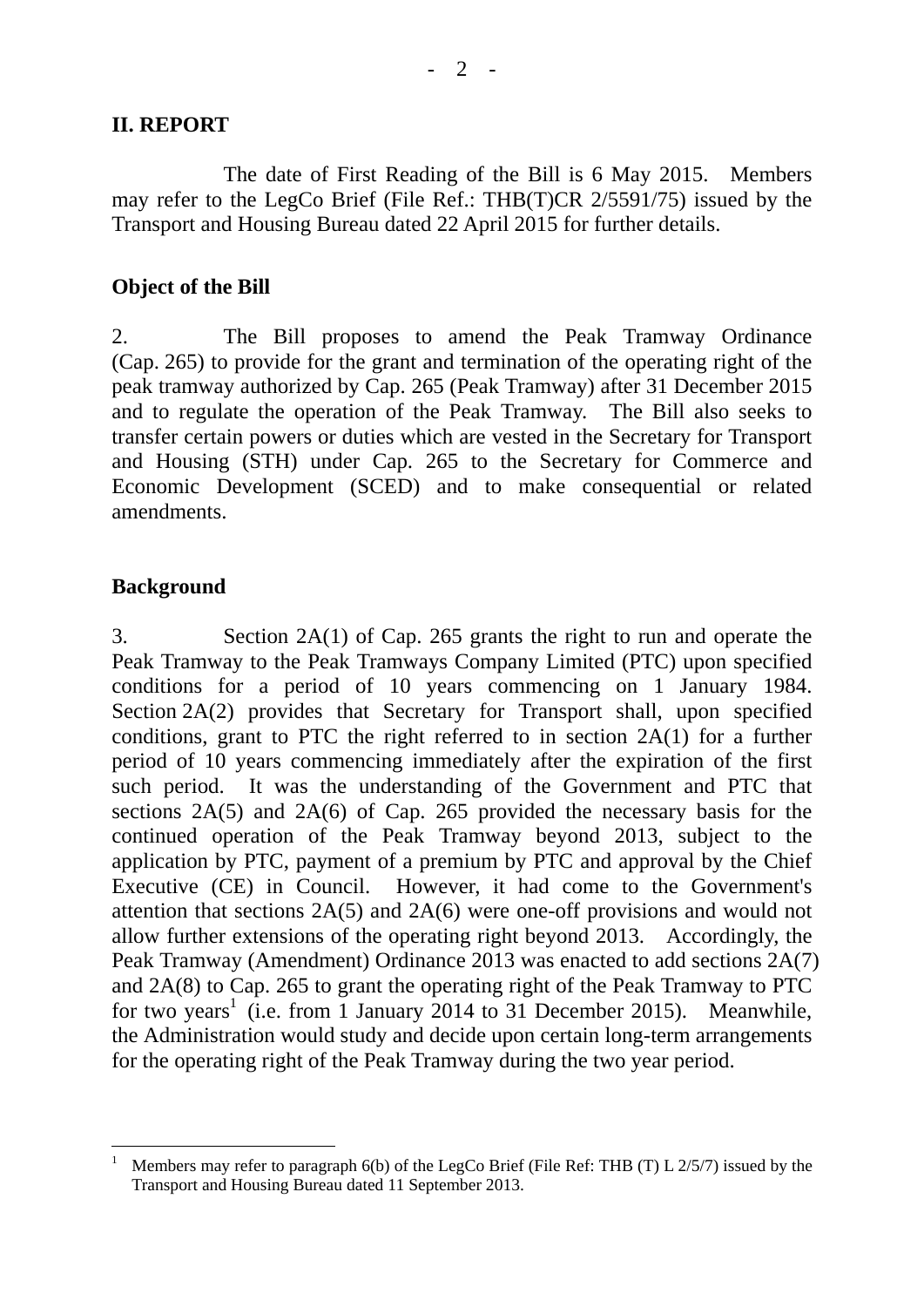## **Key provisions of the Bill**

### Granting and termination of the Peak Tramway operating right

4. The Bill seeks to empower CE in Council to grant the operating right of the Peak Tramway commencing on or after 1 January 2016 to any applicant (that is a body corporate<sup>2</sup>) for such right after taking into account all the relevant matters. Such matters<sup>3</sup> include whether the applicant will be able to maintain the Peak Tramway as an important tourism and recreational facility, the applicant's financial capability and its relevant experience and performance in operating the Peak Tramway or any similar facility. The operating right may be granted to a body corporate for a period not exceeding 10 years, subject to the terms agreed between the Government and the body corporate. Further, the operating right may be extended for not more than 10 years by the CE in Council if certain conditions are satisfied.

5. The Bill also seeks to provide for the termination of the operating right of the Peak Tramway. Under the Bill, CE in Council is empowered to terminate the said right before its expiry on the ground that the operator of the Peak Tramway is in default<sup>4</sup>. In case of such default or the operating right is to expire or is to be terminated under Cap. 265 and the right is not to be granted for a further period to the operator<sup>5</sup>, CE in Council may, under an "exit" mechanism<sup>"6</sup> proposed by the Bill, order the owner of any land, structure or building which is essential to the operation of the Peak Tramway to lease the said properties to a party designated by the CE in Council<sup>7</sup>. Further, under the said mechanism, CE in Council may order the owner of any equipment which is essential to the operation of the Peak Tramway to sell the equipment to a party designated by the CE in Council<sup>8</sup>.

 $\overline{a}$ 2 The term "body corporate" is defined in the Bill to mean a body corporate within the meaning of "company" in section 2(1) of the Companies Ordinance (Cap.622). Members may refer to the proposed section 2B(7) in the Bill.

<sup>3</sup> See the proposed section 2B(3) of the Bill.

<sup>4</sup> In gist, such default includes the failure to operate and maintain the Peak Tramway in a safe manner, the failure to comply with any term on which the operating right is granted, a petition is presented for the winding up of the operator under the Companies (Winding Up and Miscellaneous Provisions) Ordinance (Cap. 32) or the operator is insolvent or has passed a resolution for voluntary winding-up under section 228(2) of Cap. 32 (see the proposed section 8A of the Bill).

<sup>5</sup> See the proposed section 11A of the Bill.

<sup>&</sup>lt;sup>6</sup> In gist, the mechanism consists of the provisions which are proposed under clause 15 of the Bill.

 $\frac{7}{18}$  See the proposed section 11B of the Bill.

<sup>&</sup>lt;sup>8</sup> See the proposed section 11C of the Bill.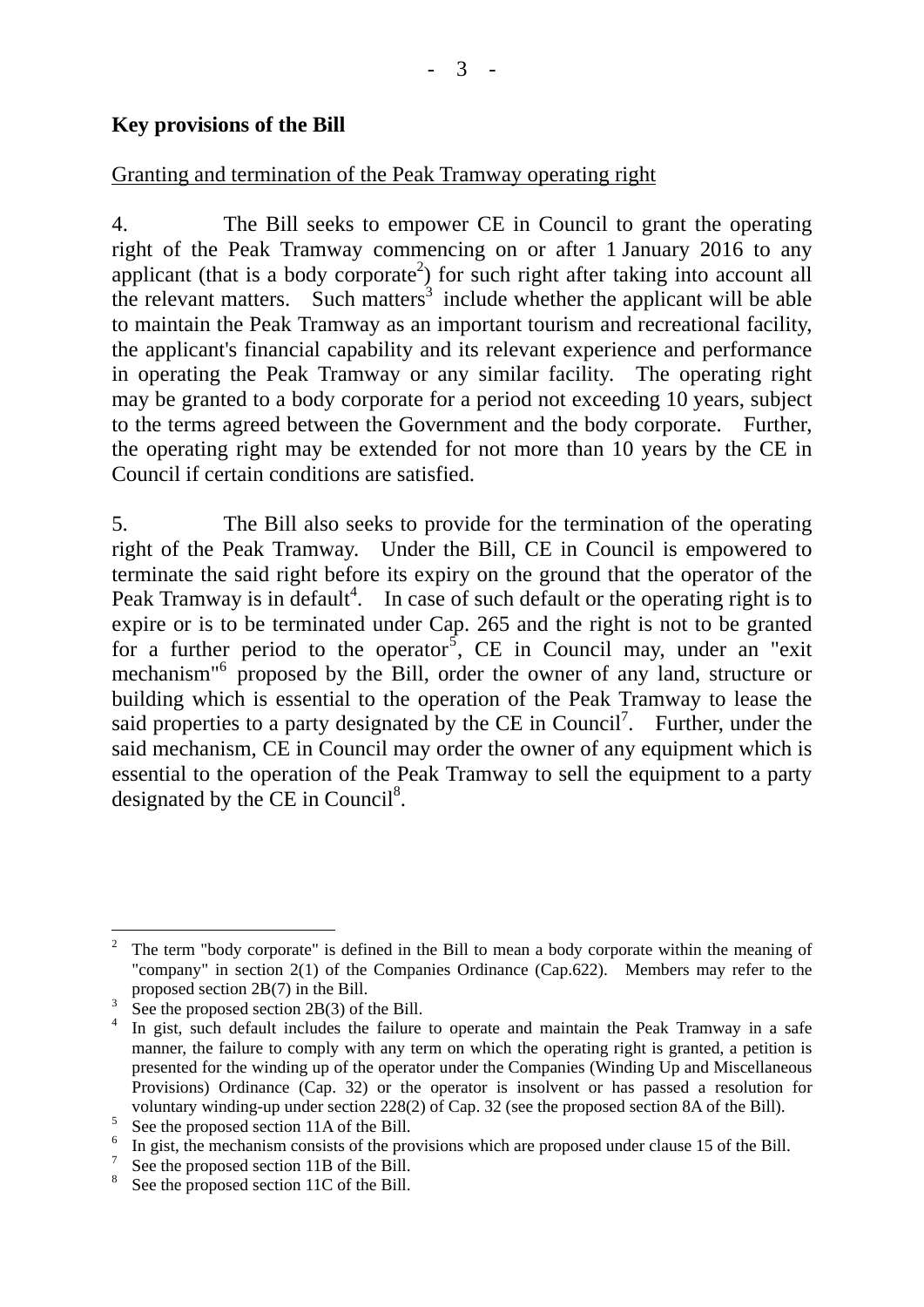#### Transfer of powers or duties

6. The Bill proposes to transfer certain powers or duties which are vested in STH under Cap. 265 to  $\text{SCED}^9$ . According to the Administration, the transfer is made in light of the fact that the Peak Tramway has become a tourism and recreational facility and, as such, the Administration considers that it is appropriate for the Commerce and Economic Development Bureau to be the policy bureau overseeing the facility. Further, the Bill proposes to confer certain powers on SCED in relation to a default of an operator of the Peak Tramway.

### Other related or consequential amendments

7. In addition, the Bill seeks to make certain related or consequential amendments. Such amendments include changing the definition of the term "company" in Cap. 265 from "the Peak Tramways Company Limited" to "the body corporate to which the operating right is granted under Cap. 265" and adding Cap. 265 to the Schedule to the Lands Tribunal Ordinance (Cap. 17) so that the Lands Tribunal may determine any matter under Cap. 265 which is within the ambit of the Tribunal's jurisdiction that is conferred by Cap. 17.

### **Commencement**

 $\overline{a}$ 

8. If the Bill is passed, except for clauses 5, 12(4) and  $13^{10}$  of the Bill (which will come into operation on 1 January 2016), the Bill will come into operation on the day on which it is published as the Peak Tramway (Amendment) Ordinance 2015 in the Gazette.

### **Consultation with LegCo Panel**

9. According to paragraph 19 of the LegCo Brief, on 23 March 2015, the Administration consulted the Panel on Economic Development, joined by members of the Panel on Transport, on the legislative proposal and the plan to negotiate with PTC with a view to grant to PTC the 10-year operating right of the Peak Tramway which will commence in January 2016. The Panel was supportive of the proposal and the plan and raised certain queries, including

<sup>9</sup> See clauses 8 to12, 16 to 21 and 24 of the Bill.

<sup>&</sup>lt;sup>10</sup> Clause 5 proposes to repeal section 2A of Cap. 265, which concerns the granting of the operating  $\frac{10}{2}$ right to run the Peak Tramway to PTC. Clause 12(4) concerns the arrangements if the company which is granted the operating right of the Peak Tramway is in default under any condition which is provided in the proposed section 8A.